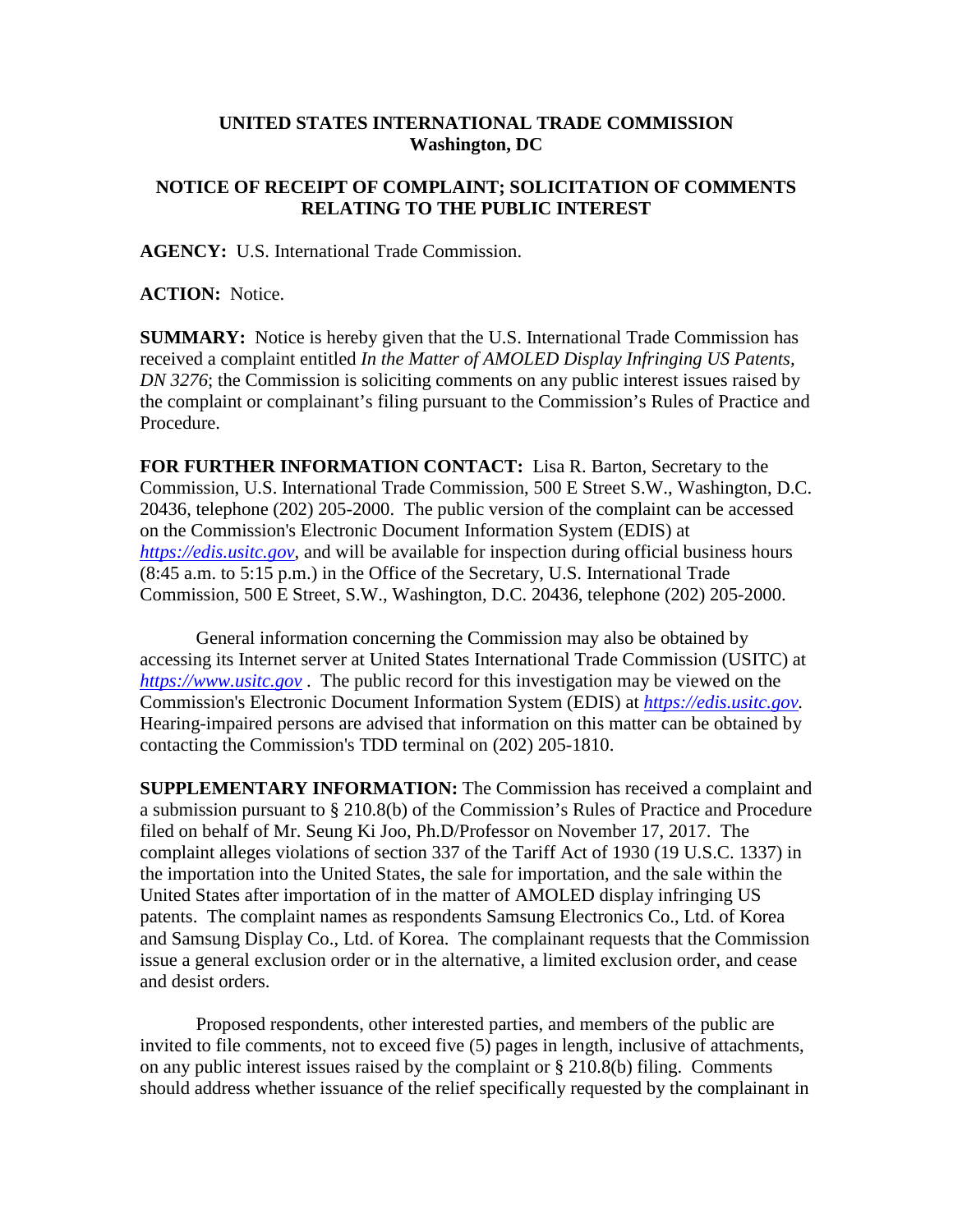this investigation would affect the public health and welfare in the United States, competitive conditions in the United States economy, the production of like or directly competitive articles in the United States, or United States consumers.

In particular, the Commission is interested in comments that:

- (i) explain how the articles potentially subject to the requested remedial orders are used in the United States;
- (ii) identify any public health, safety, or welfare concerns in the United States relating to the requested remedial orders;
- (iii) identify like or directly competitive articles that complainant, its licensees, or third parties make in the United States which could replace the subject articles if they were to be excluded;
- (iv) indicate whether complainant, complainant's licensees, and/or third party suppliers have the capacity to replace the volume of articles potentially subject to the requested exclusion order and/or a cease and desist order within a commercially reasonable time; and
- (v) explain how the requested remedial orders would impact United States consumers.

Written submissions must be filed no later than by close of business, eight calendar days after the date of publication of this notice in the *Federal Register*. There will be further opportunities for comment on the public interest after the issuance of any final initial determination in this investigation.

Persons filing written submissions must file the original document electronically on or before the deadlines stated above and submit 8 true paper copies to the Office of the Secretary by noon the next day pursuant to § 210.4(f) of the Commission's Rules of Practice and Procedure (19 CFR 210.4(f)). Submissions should refer to the docket number ("Docket No. 3276) in a prominent place on the cover page and/or the first page. (See Handbook for [Electronic Filing Procedures](https://www.usitc.gov/documents/handbook_on_filing_procedures.pdf), *Electronic Filing Procedures*<sup>[1](#page-1-0)</sup>). Persons with questions regarding filing should contact the Secretary (202-205-2000).

Any person desiring to submit a document to the Commission in confidence must request confidential treatment. All such requests should be directed to the Secretary to the Commission and must include a full statement of the reasons why the Commission should grant such treatment. *See* 19 CFR 201.6. Documents for which confidential treatment by the Commission is properly sought will be treated accordingly. All such requests should be directed to the Secretary to the Commission and must include a full statement of the reasons why the Commission should grant such treatment. *See* 19 CFR

 $\overline{a}$ 

<span id="page-1-0"></span><sup>1</sup> Handbook for Electronic Filing Procedures: *[https://www.usitc.gov/documents/handbook\\_on\\_filing\\_procedures.pdf](https://www.usitc.gov/documents/handbook_on_filing_procedures.pdf)*